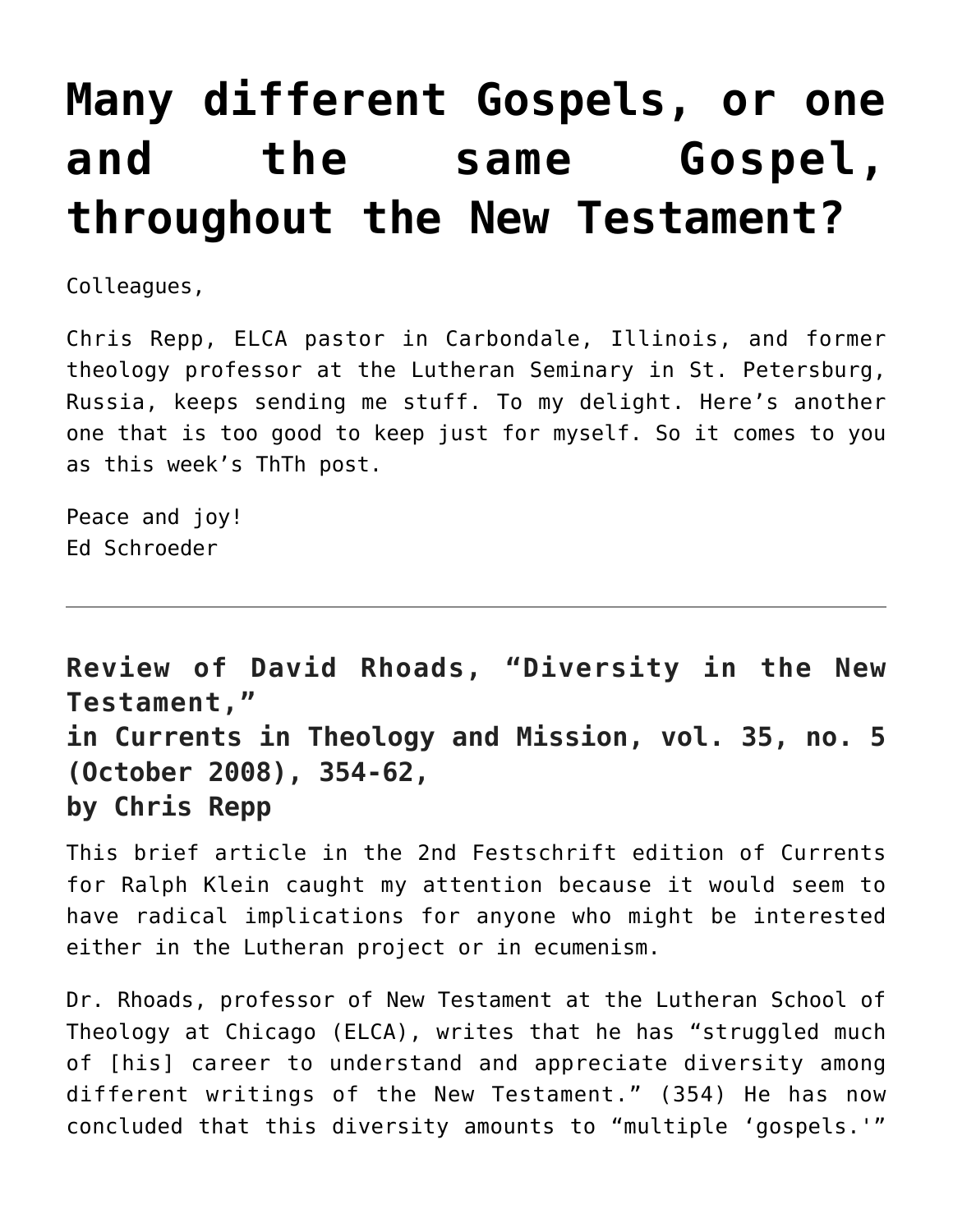In order to demonstrate this, he takes his reader through seven short case studies: the four gospels, Galatians, James and Romans.

But does the undeniable diversity of these texts really rise to the level of distinct gospels? Dr. Rhoads' presentation is unconvincing. In fact his case studies do not reveal as much diversity as one might expect based upon his premise. According to him, Mark seeks to "create a society in which people served each other," (355) while Luke seeks to empower his hearers to "provide a countercultural community that models what the world \*should\* be like," (356) and John, in Revelation, "calls for people to 'withdraw' from the Roman Empire–by refusing to engage in economic activity that has anything to do with the empire and its coinage." (360) The latter sounds rather like the countercultural communities of Luke and Mark. (Matthew's obvious concern for community is omitted in Dr. Rhoads' presentation, in favor of an emphasis on individual integrity. Also overlooked in this regard is John's overt concern for unity among the disciples.) Other unifying themes also emerge, such as the concern for the poor shown by both Luke and James (but not Matthew? – particularly chapter 25?)

At the root of the problem in this article lies Dr. Rhoads' use of the word gospel. He does not use it in the classic Lutheran sense of God's unmerited act of forgiveness/reconciliation in Jesus, or even  $-$  so it seems to me  $-$  in the broader sense of the message of God's saving activity. In fact, it's difficult to pin down just what gospel means for him. A case in point is his survey of Mark, where he writes of the gospel as "God's power to heal, exorcize, forgive, transform, and restore community," but also writes of "the gospel of the kingdom" (which does not seem to be the same thing) and "the gospel of power in service." This latter "gospel" is further explained as Jesus' call to take up the cross and follow him: "Those who will save/secure their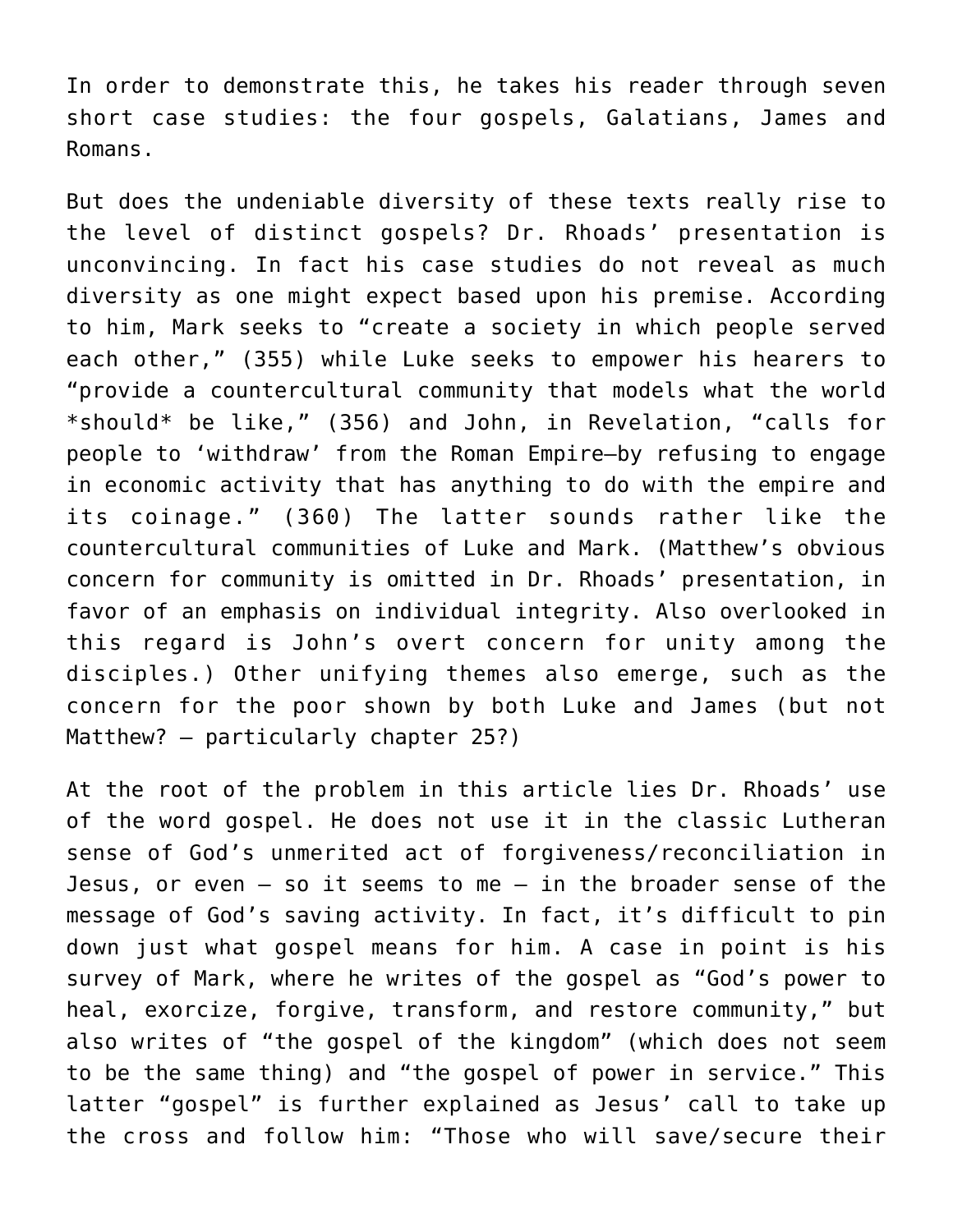lives will lose them, but those who will lose/risk their lives for me and the good news will save/secure them." Is Dr. Rhoads suggesting that even a single New Testament document may contain multiple gospels? Interestingly, he does not see the death and resurrection of Jesus in Mark as gospel (or at least he does not say so here) – an act of God that removes the barrier between God and humans, as revealed in the tearing of the temple curtain (Mk 15:38). Instead, the death of Jesus functions as \*model\* of the "gospel of power in service", "a model that forged a covenant with all who would follow." (355) In considering Matthew, Dr. Rhoads does not speak explicitly of gospel, but of a challenge or a call to be perfect/righteous, which in Lutheran language is usually called law.

At the same time, there is an overarching sense of God's activity throughout Dr. Rhoads' presentation, which to my mind implicitly argues against his multiple-gospel thesis. In the Gospel of John he identifies God's action in Jesus to "restore the relationship between human beings and the creator." (357) In Galatians, Jesus' death removes the curse of the law. In James, God seeks to "rectify and reverse the inequities in the world that result from the mentality of limited goods." (359) In Revelation, God is in the process of ending the imperial order and creating a new heaven and earth. (360) These are not different gospels, in my view, but aspects of the one gospel: God at work in Jesus Christ on our behalf, to undo the consequences of our sin and to restore/renew the good creation.

Dr. Rhoads concludes his article with five reflections. In the second, he writes: "Our contemporary denominations are based, in part, upon different writings in the New Testament. As such, the differences among church groups today are not a mark of the brokenness of Christ (except when we are in conflict with each other) but are rather a sign of the rich diversity that was there from the beginning of Christianity. Because diversity is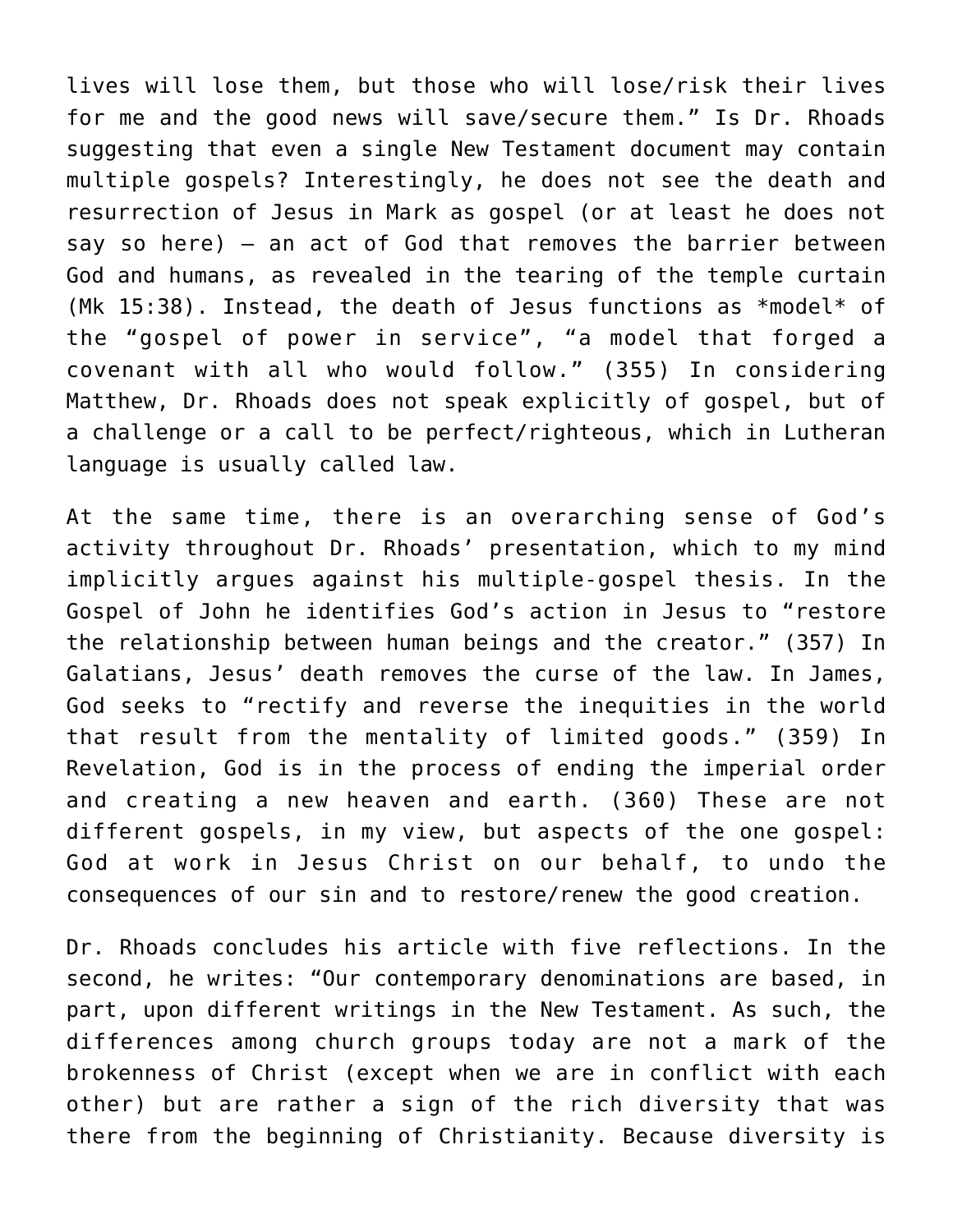constitutive of Christianity from its inception, we can celebrate the differences among us, seek to honor them without collapsing them into one church, learn from one another, and work for a unity that preserves our differences. It takes many different churches to bear the full witness of the New Testament writings." (361) Dr. Rhoads has rightly concluded here that if there are indeed different gospels, then there must be different churches as well. And although he speaks of "seeking unity," he does not give us any idea of what we might base such a unity on, given our different gospels. Perhaps he should have taken his thesis to its logical conclusion and asserted that the different denominations really amount to different religions, worshiping, effectively, different gods.

Given the state of affairs that Dr. Rhoads suggests, I wonder why a given denomination should even bother, in its reading, preaching, and teaching, to venture beyond the one text from which it draws its identity, its distinctive gospel. And I wonder which we Lutherans would be forced to choose, given Dr. Rhoads' assertion that "Paul develops a different theology in each of his letters in response to the local situation he is addressing in each church." (358) We cannot even have both Romans and Galatians! But he does not seem to be aware, or at any rate to believe, that this follows from his multiple-gospel thesis. His fourth concluding reflection begins: "…when we as Christians teach and preach the New Testament, we will grow most if we seek to preserve the distinct vision of each of its writings. If we do not, the danger is that we (as Lutherans say) will preach law-gospel sermons not only on Paul but also on Mark and Matthew and John and James and all the other writings." (361-2) So, Apology, article 4 is in fact wrong when it insists that "All Scripture should be divided into these two main topics: the law and the promises" (Kolb, Wengert, 121), and the entire Crossings endeavor is misguided. In fact, the entire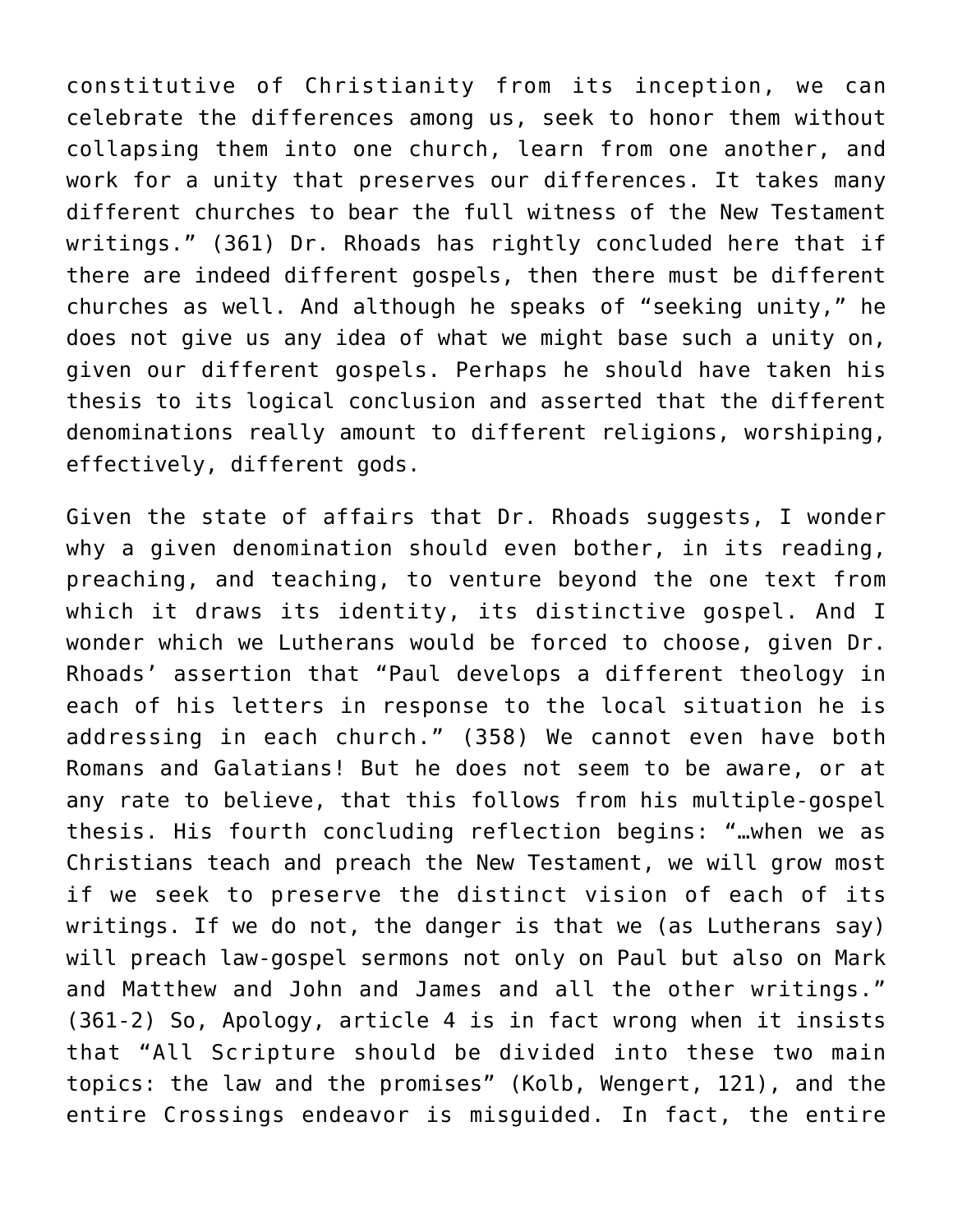Lutheran endeavor is misguided, particularly its assertion that what unites the church catholic is the gospel that it preaches (Augsburg Confession, article VII). And not only that, but the modern ecumenical movement, and its goal of visible unity among Christians, lacks any reason for its existence and any chance of success.

Dr. Rhoads continues: "What I want to promote is the idea that we know the world view of each writing well enough to see each passage in its own literary context. Then we will preach Markan sermons on the Gospel of Mark and Lukan sermons on the Gospel of Luke and Galatian sermons on the Letter to the Galatians …" (362) Of course it is very important to understand the "distinctive visions" of each NT writing, and not be quick, for example, to interpret Mark in Matthean terms, or Revelation in terms of 2 Peter (see Dr. Barbara Rossing's very good article that follows Rhoads' in the same edition of Currents). But if we give up the idea that there is one gospel at the core of these NT writings, we give up what makes us Lutheran. Maybe even what makes us Christian. I just don't know how to "honor the diversity" of "another gospel." Nor does Paul – which makes the inclusion of Galatians as a test case for Dr. Rhoads' thesis particularly ironic. The topic sentences of that writing are the following: "I am astonished that you are so quickly deserting the one who called you in the grace of Christ and are turning to a different gospel – not that there is another gospel … But even if we or an angel from heaven should proclaim to you a gospel contrary to what we proclaimed to you, let that one be accursed!" (Gal. 1:6-8) I wonder how Dr. Rhoads "honors diversity" in this case? (Can the intolerant really be tolerated?)

Dr. Rhoads concludes with this paragraph: "There is no denying the diversity of the New Testament. The question is: How will we see it and what will we do with it? To face it squarely, to